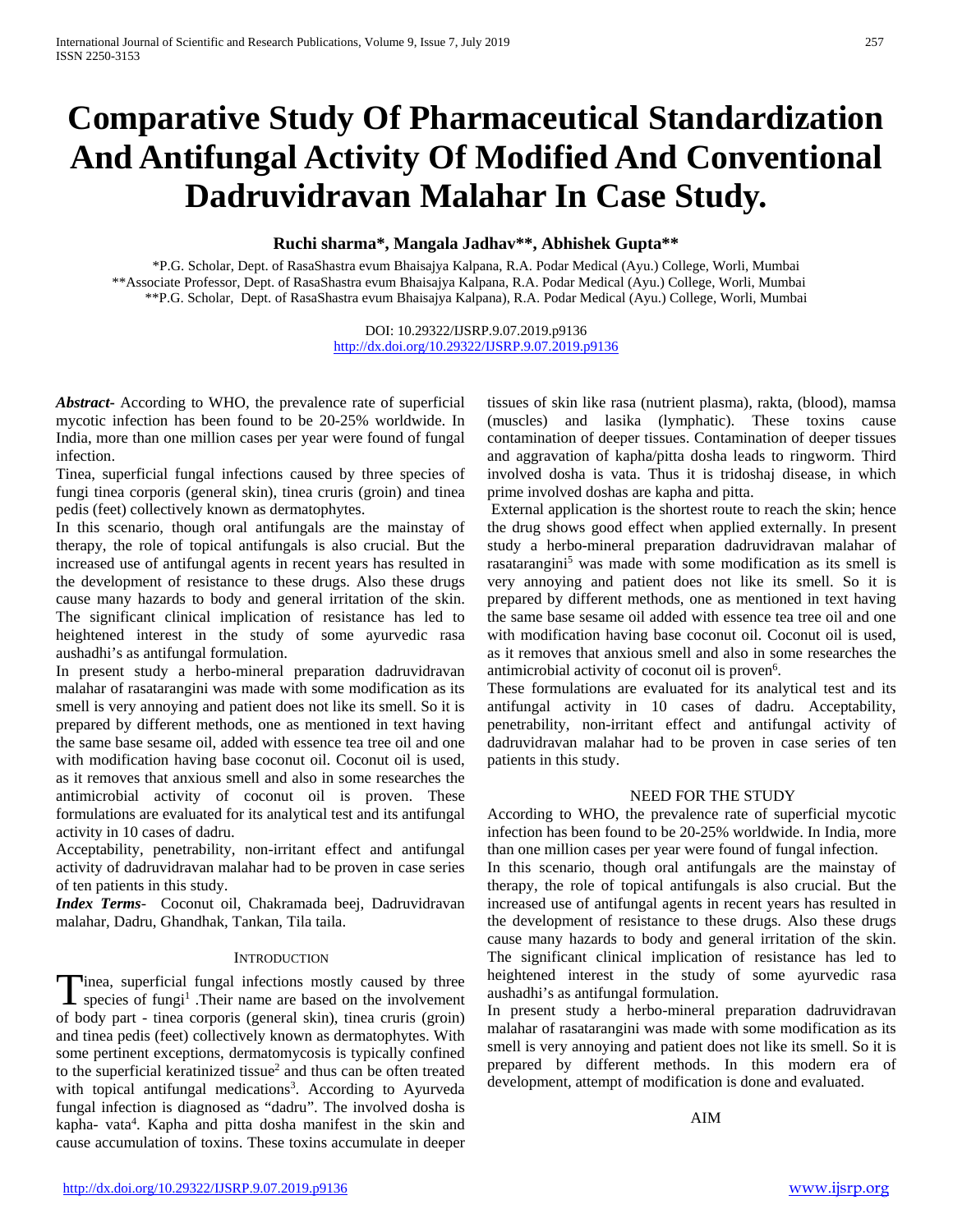To assess the antifungal activity of the modified and conventional dadruvidravan malahar.

#### **OBJECTIVES**

1. To prepare and standardize both the conventional and modified dadruvidravan malahar in accordance with API and AFI guidelines.

2. To compare the modified and conventional malahar for its acceptability, non-irritant effects and penetrability.

3, To compare the antifungal activity of conventional and modified dadruvidravan malahar in 10 patients.

# TYPE OF STUDY:

#### Case Series

#### CASES STUDY

In this study, 10 Patient with dermatophytes are randomly selected irrespective of their age group, sex, religion and occupation, etc. 5 patients were treated with the conventional malahar and 5 are treated with the modified malahar.

# STUDY PARAMETER

Relief of symptoms - kandu, pidika, srava and raga. They are assessed with scores.

#### METHODS AND MATERIAL

Collection of the raw material is done and then Dadruvidravan malahar is prepared as per Rasatarangini and with modification. It was prepared by using two different bases - one by taking tila taila as mentioned in text as a conventional dadruvidravan malahar and one with the coconut oil as a modification in the form of modified dadruviodravan malahar.

#### PREPERATION OF CONVENTIONAL DADRUVIDRAVAN MALAHAR

In conventional method, take one part of bee wax and 5 part of tila taila and melt both of them together and siktha taila was prepared. Take 120gm of siktha taila and melt them on the low flame. And add 10gm of shuddha ghandak choorna and 5gm of each shuddha tankan, chakramad beej choorna and laksha choorna into it and heat is given till it forms a homogeneous mixture. Then 4-5 drops of essence was added to it.

## PREPERATION OF MODIFIED DADRUVIDRAVAN MALAHAR

In modified method, take one part of bee wax and 5 part of coconut taila and melt both of them together and siktha taila was prepared. Take 120gm of siktha taila and melt them on the low flame. And add 10gm of shuddha ghandak choorna and 5gm of each shuddha tankan, chakramad beej and laksha choorna into it and heat is given till it forms a homogeneous mixture. Both are made by fusion method.

# STANDARDISATION AND ANALYTICAL COMPARISON OF BOTH MALAHAR

Then the standardisation of both conventional and modified dadruvidravan malahar was done.

# CASE SERIES

Selection of patients who are diagnosed with the dadru. Then intervention of malahar and were assessed for its non-irritability, acceptability, penetrability and antifungal activity in 5 patients each.

#### RESULTS

Both the malahar are standardize by using the analytical methods. The results of the analytical test are shown in the table1

| Sr.          | the<br>of<br>Name | Conventional      | Modified          |
|--------------|-------------------|-------------------|-------------------|
| No.          | Analytical test   | dadruvidravan     | dadruvidravan     |
|              |                   | malahar           | malahar           |
| $\mathbf{1}$ | Appearance        | Thick<br>creamy   | Thick<br>creamy   |
|              |                   | paste             | past              |
| 2            | Colour            | Light<br>creamish | Light<br>creamish |
|              |                   | brown             | yellow            |
| 3            | Loss on drying    | 6.88%             | 7.29%             |
| 4            | Ph                | 5.6               | 5.8               |
| 5            | Spreadibility     | Uniformly         | Uniformly         |
|              |                   | spreadable        | spreadable        |
| 6            | Acid value        | 9.05              | 8.65              |
| 7            | Density           | 0.8905            | 0.894             |
| 8            | Tannis            | Present           | Present           |
| 9            | <b>Alkaloids</b>  | Present           | Present           |
| 10           | Texture           | Smooth            | Smooth            |

#### CASE STUDY OF 10 PATIENTS

5 patient of conventional dadruvidravan malahar:

Non-irritant effect: 3/5patient

Penetrability: 12/20 mg

Relief of symptoms: 3/5

5 patient of modified dadruvidravan malahar: Non-irritant effect: 5/5patient

Penetrability: 19/20mg

Relief of symptoms: 4/5

#### DISCUSSION

1. Loss on drying of modified DVM is 7.29% which is more than conventional DVM which is 6.88%.A modified DVM has more loss on drying indicating that coconut oil has more moisture content.

2. PH of modified DVM is less than conventional DVM both acidic i.e 5.8(conventional) and 5.6(modified) which is good for the skin. As skin also have the acidic ph from 4-6 so products that is locally applied on the skin must have the same ph if it is alkaline then it can disturbed the acidic mantle of the skin.

3. Acid value of modified DVM is 8.65 which is less than conventional DVM which is 9.05. Low acid value is considered safe for making skin care products though high acidity may be harmful for the skin. Also more the acid value less is its stability.